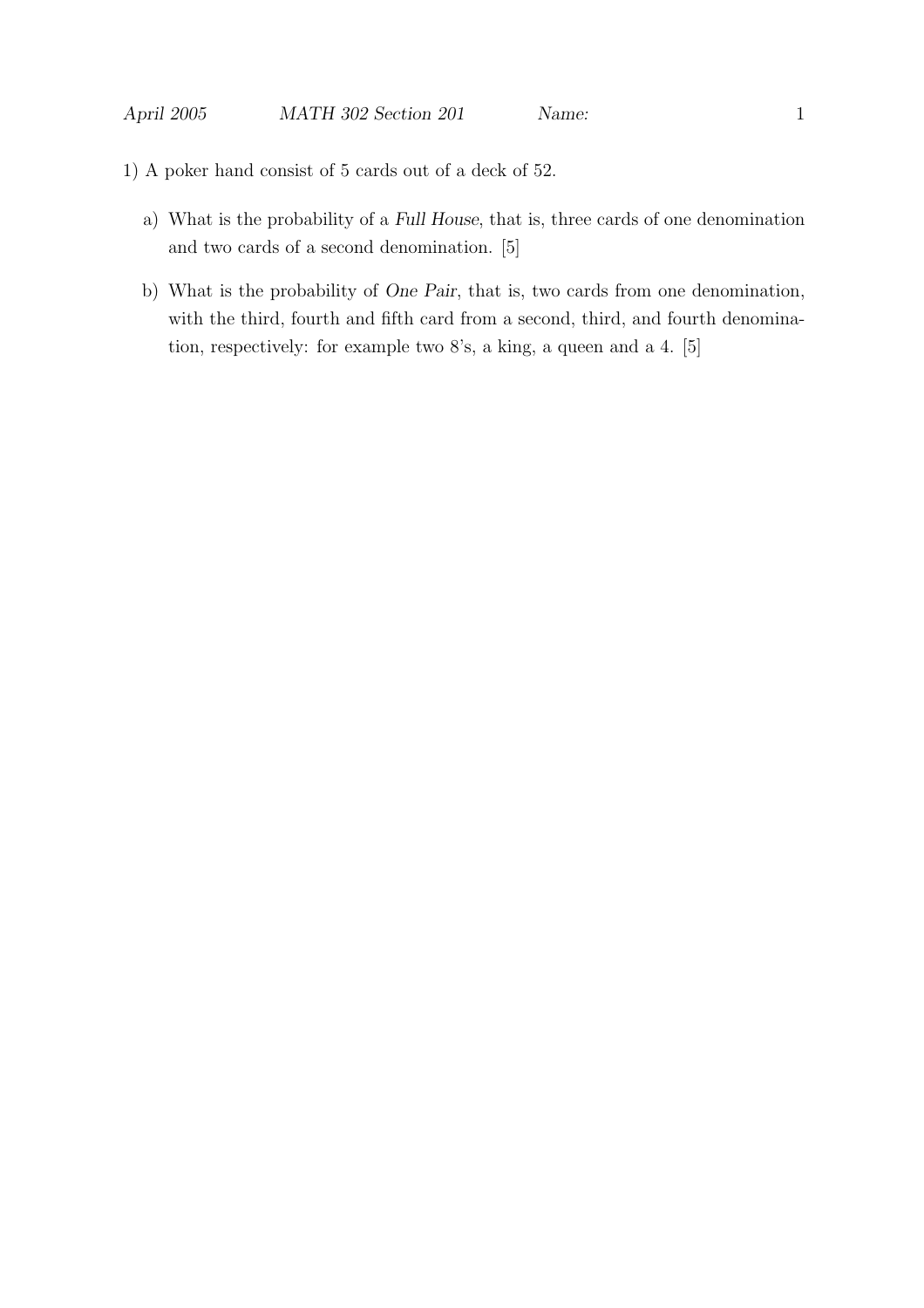2) Mrs Smith travels from Berlin to Vancouver via Frankfurt and Calgary. There is a 5% chance that her luggage is left behind in Berlin. If it is not left behind in Berlin, there is a 7% chance that it is left behind in Frankfurt. If it not left behind in Berlin or Frankfurt, there is a 10% chance that it is left behind in Calgary.

- a) What is the probability that she can claim her luggage in Vancouver? [5]
- b) Suppose that her luggage was left behind. What is the probability that it was left behind in Calgary? [5]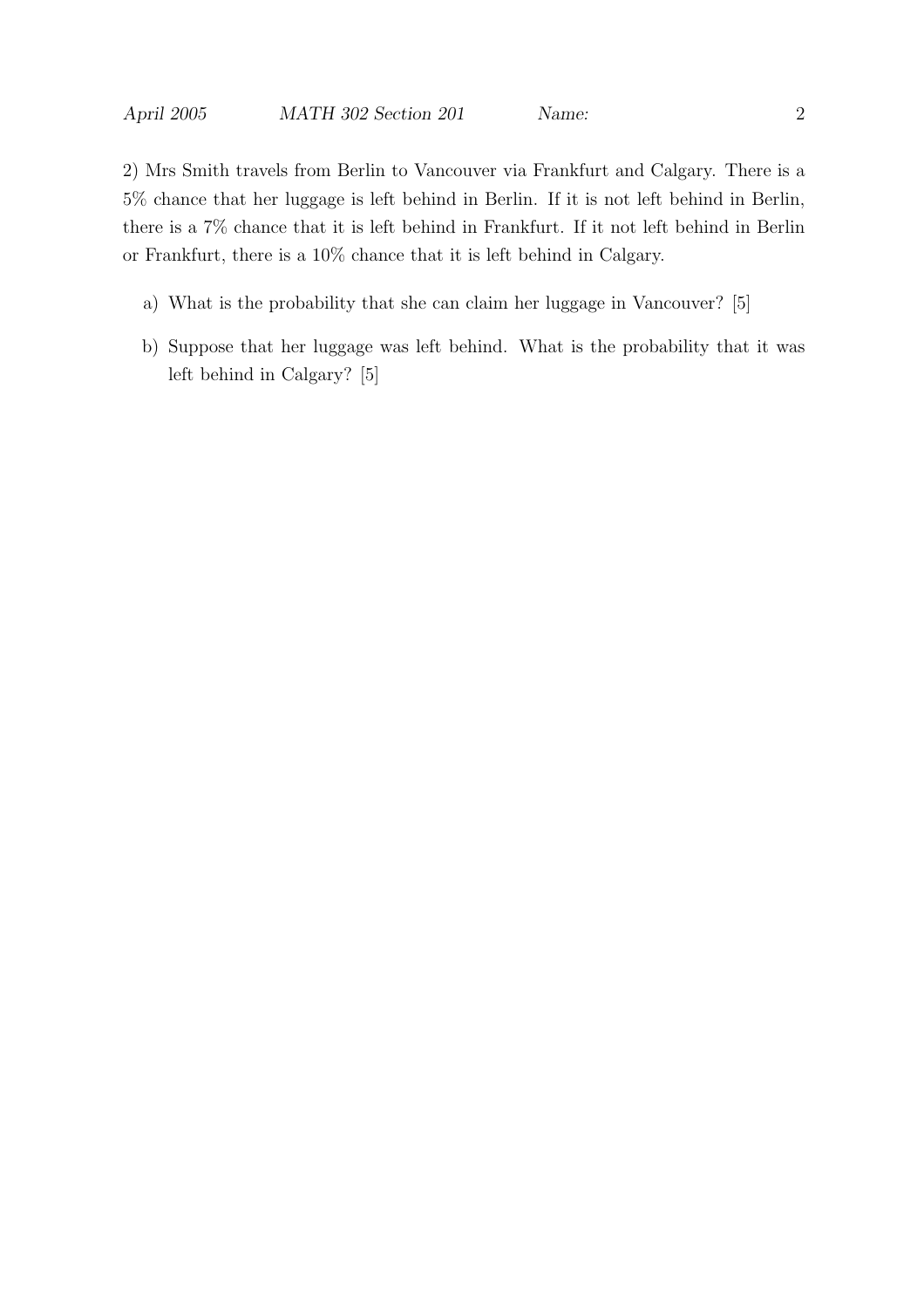3) Past experience shows that 30% of the customers entering Harry's Clothing Store will make a purchase. Of the customers who make a purchase, 85% use credit cards. Let X be the number of the next 6 customers who enter the store, make a purchase, and use a credit card. Find the expected value and the variance of  $X$ . [10]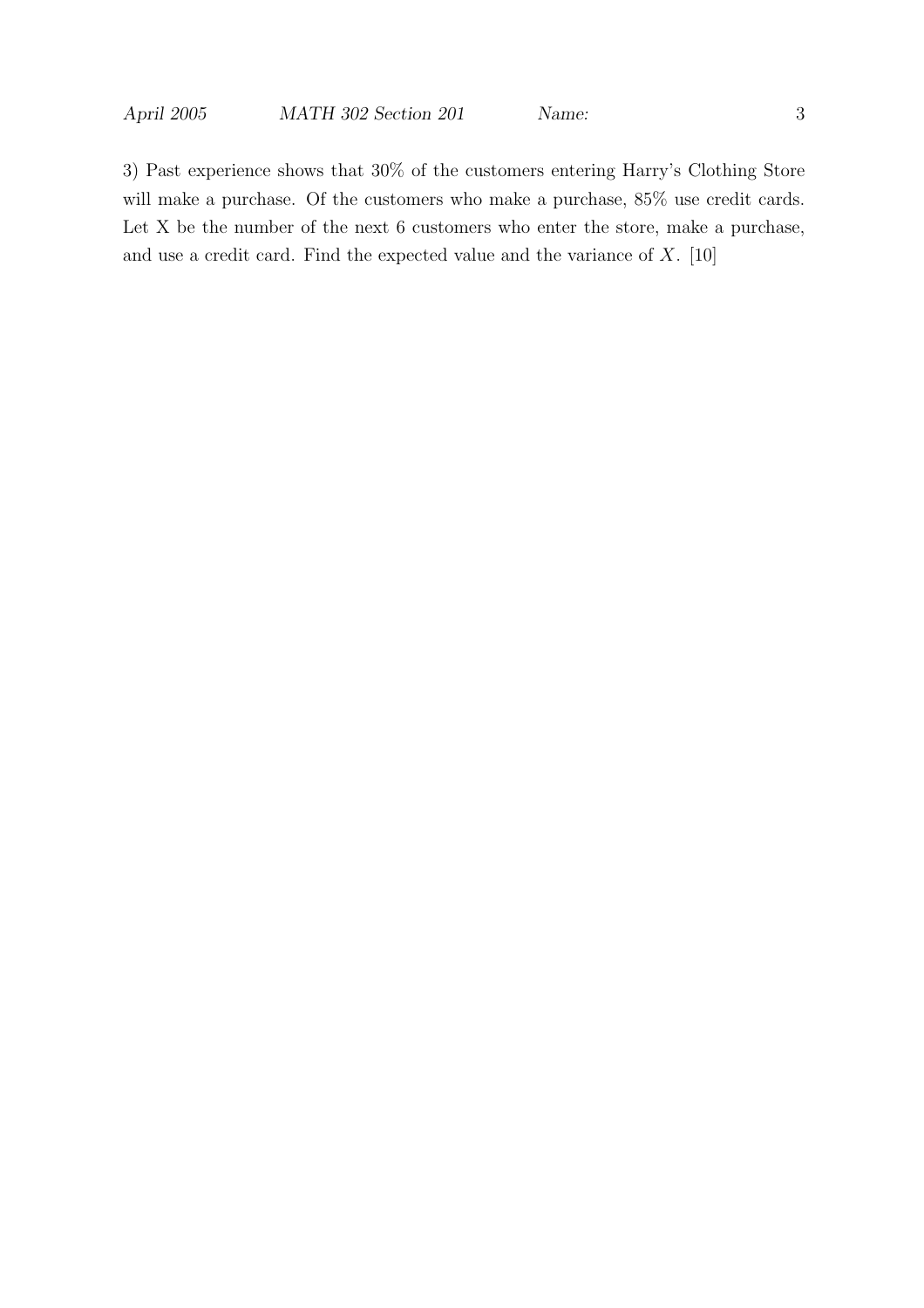4) On average, two cars in a hundred brake due a particular mechanical failure (independently of each other) which can only be detected in a complex check. Use the Poisson approximation to the Binomial distribution to estimate how many cars should be tested in order that the probability is at least 0.95 that at least one of the cars will have the defect. [10]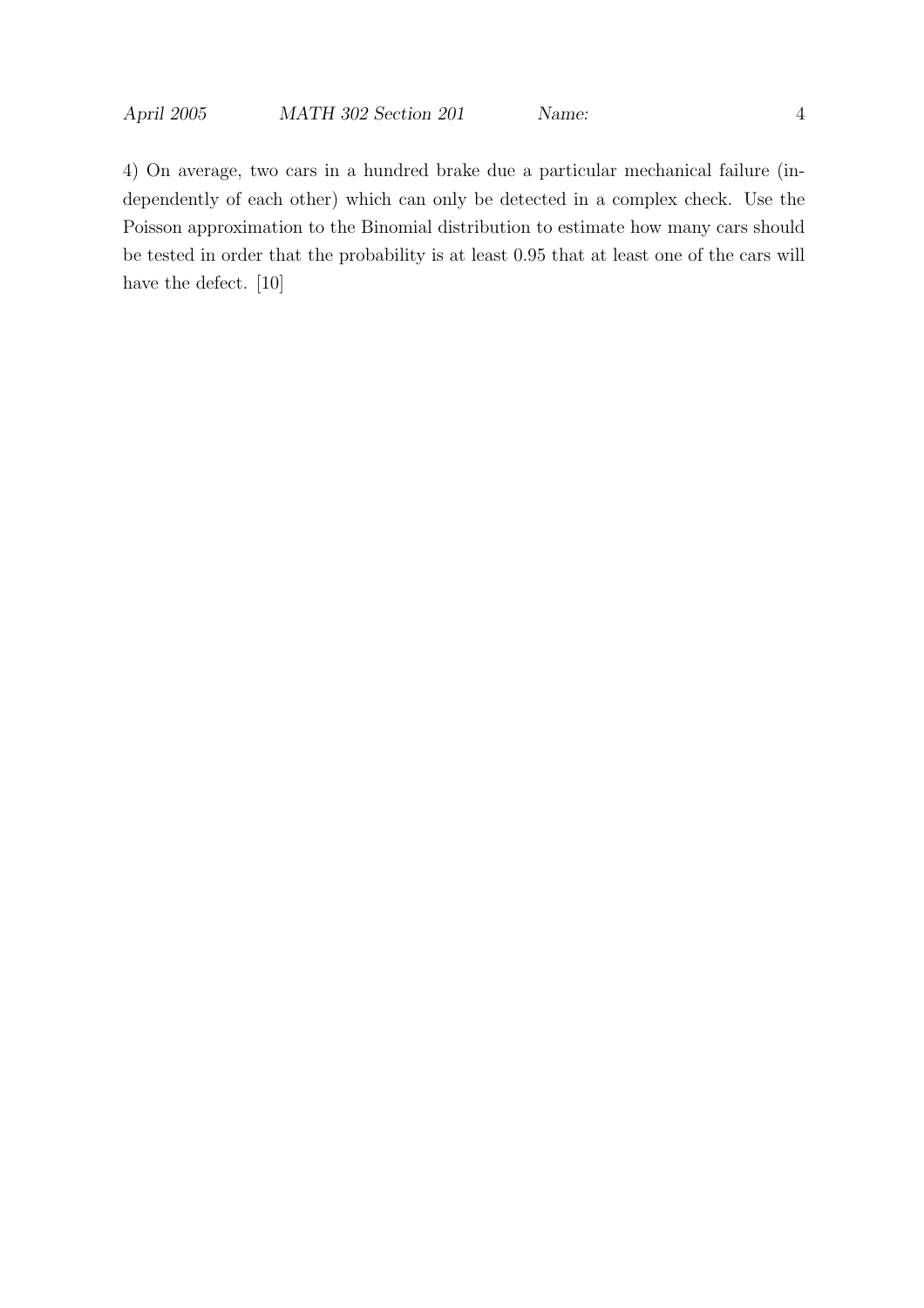5) Let  $X$  and  $Y$  be continuous random variables with joint density function

$$
f(x,y) = \begin{cases} e^{-y} & \text{if } 0 \le x \le y < \infty \\ 0 & \text{elsewhere} \end{cases}
$$

- a) Find  $\mathbb{P}(Y \ge 2X)$  and  $\mathbb{P}(Y \le 2X)$ . [10]
- b) Determine the covariance of  $X$  and  $Y$ . [10]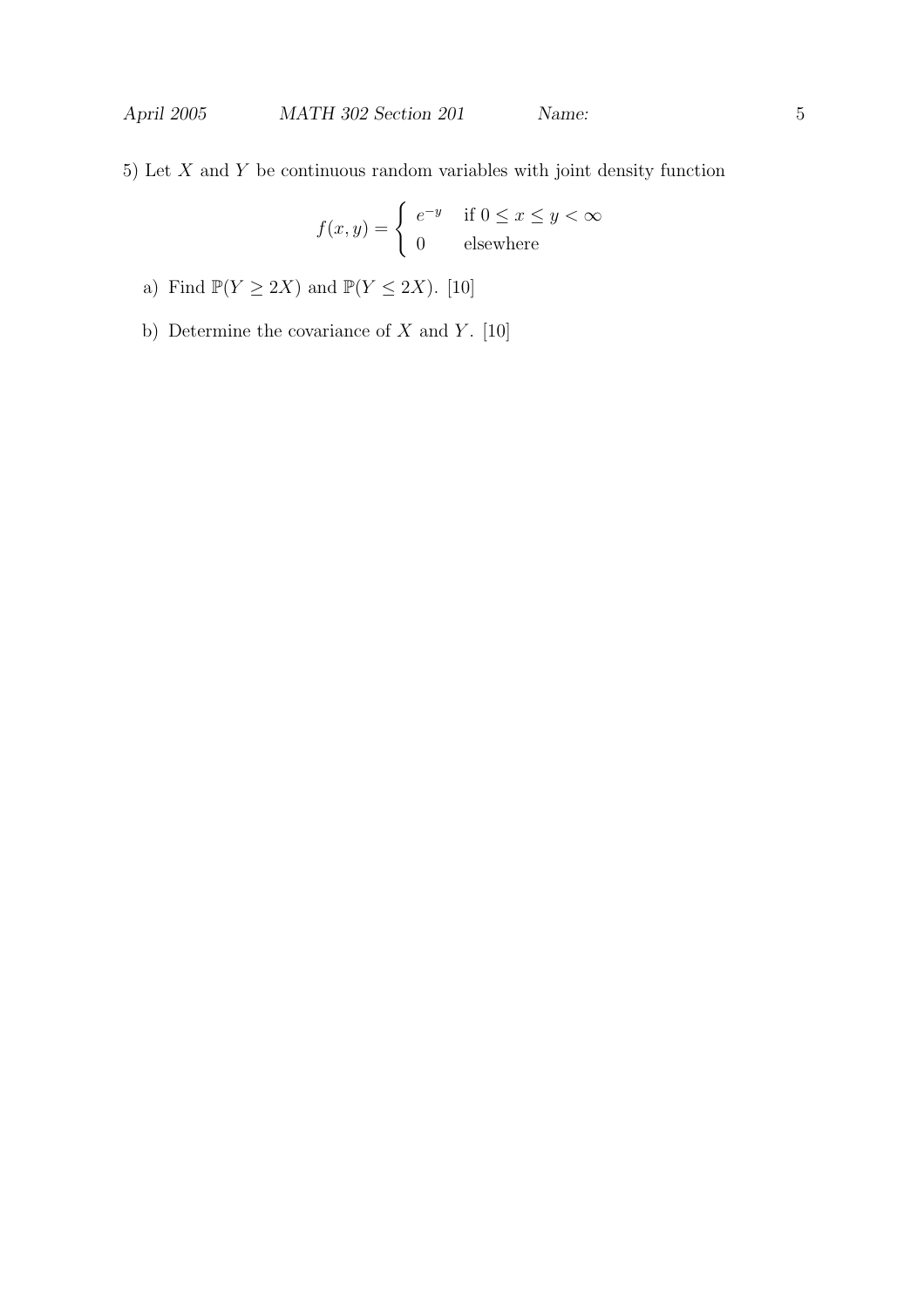6) Let  $X$  denote the random lifetime of a TV (in years) and assume that the density takes the from

$$
f(x) = \begin{cases} 2e^{-x/2} & \text{if } 0 \le x < \infty \\ 0 & \text{elsewhere} \end{cases}
$$

- a) Calculate the probability that exactly 3 out of 4 TVs last for more than 4 years. [5]
- b) Use both the transformation formula AND the method of the distribution function to find the density of  $Y =$ √  $X.$  [5]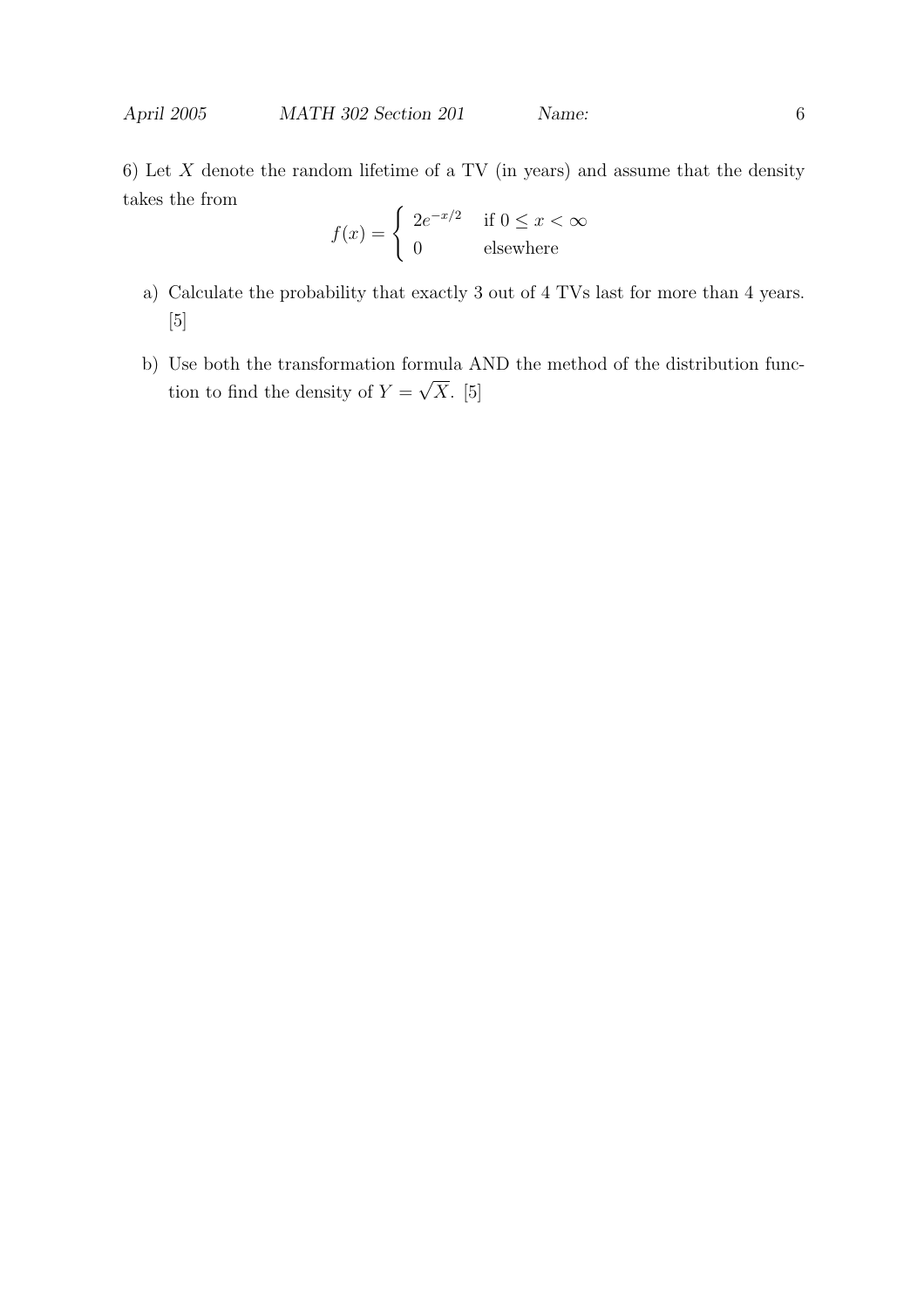7) An exam has 100 true/false questions. Suppose a student knows the correct answers to 36 questions, but chooses true/false with equal probability for the remaining questions. Use the normal approximation to the binomial to estimate the probability that the students gets 72 questions or more correct. [10]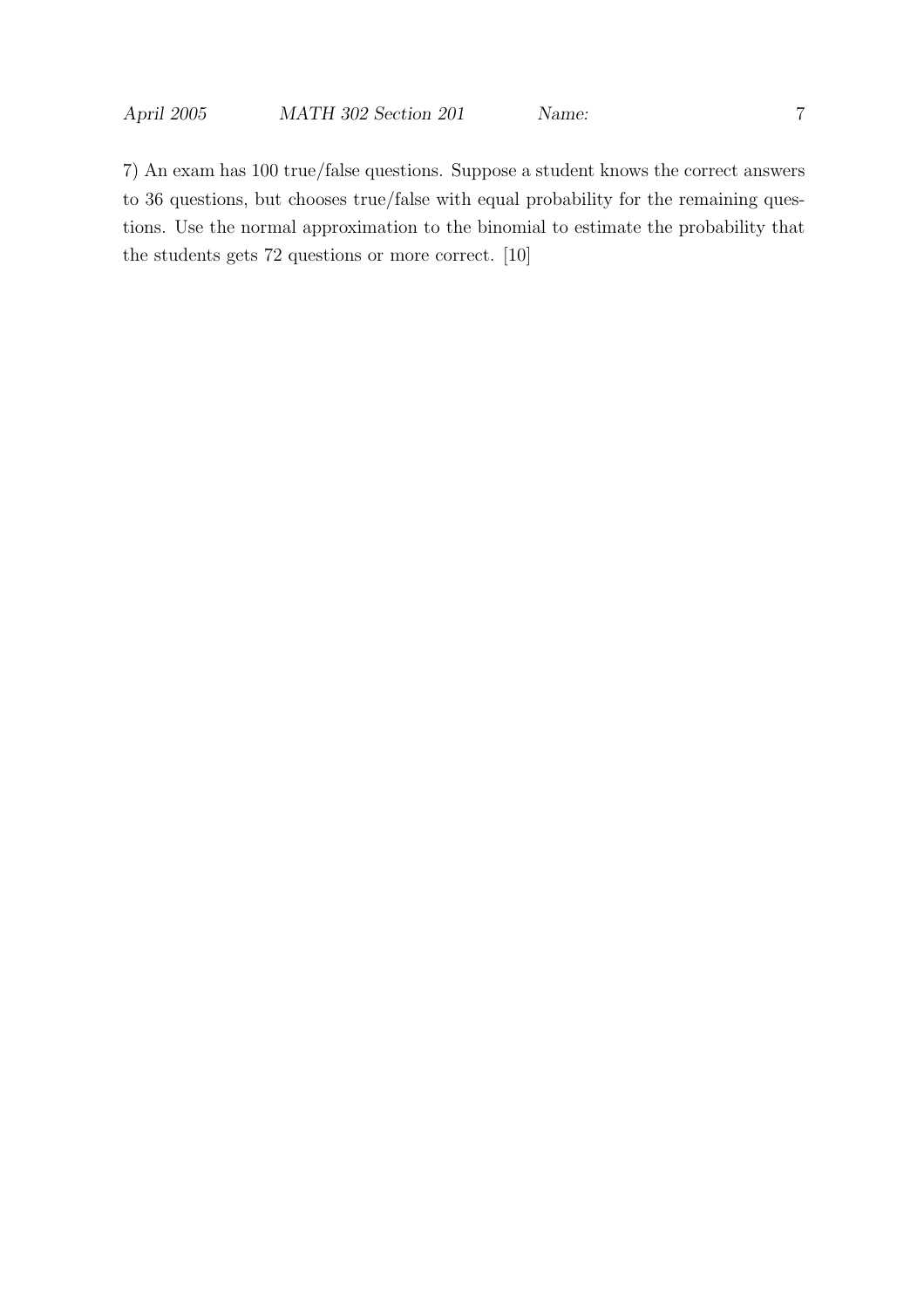8) Mr Smith invests \$100.000 equally in four uncorrelated assets whose annual returns  $r_1, \ldots, r_4$  are normally distributed with respective means 8%, 10%, 12%, and 14% and standard deviations 6%, 7%, 5%, and 12%, respectively. What is the probability that, after one year, Mr Smith's net profit from this investment is at least \$15.000? [10]